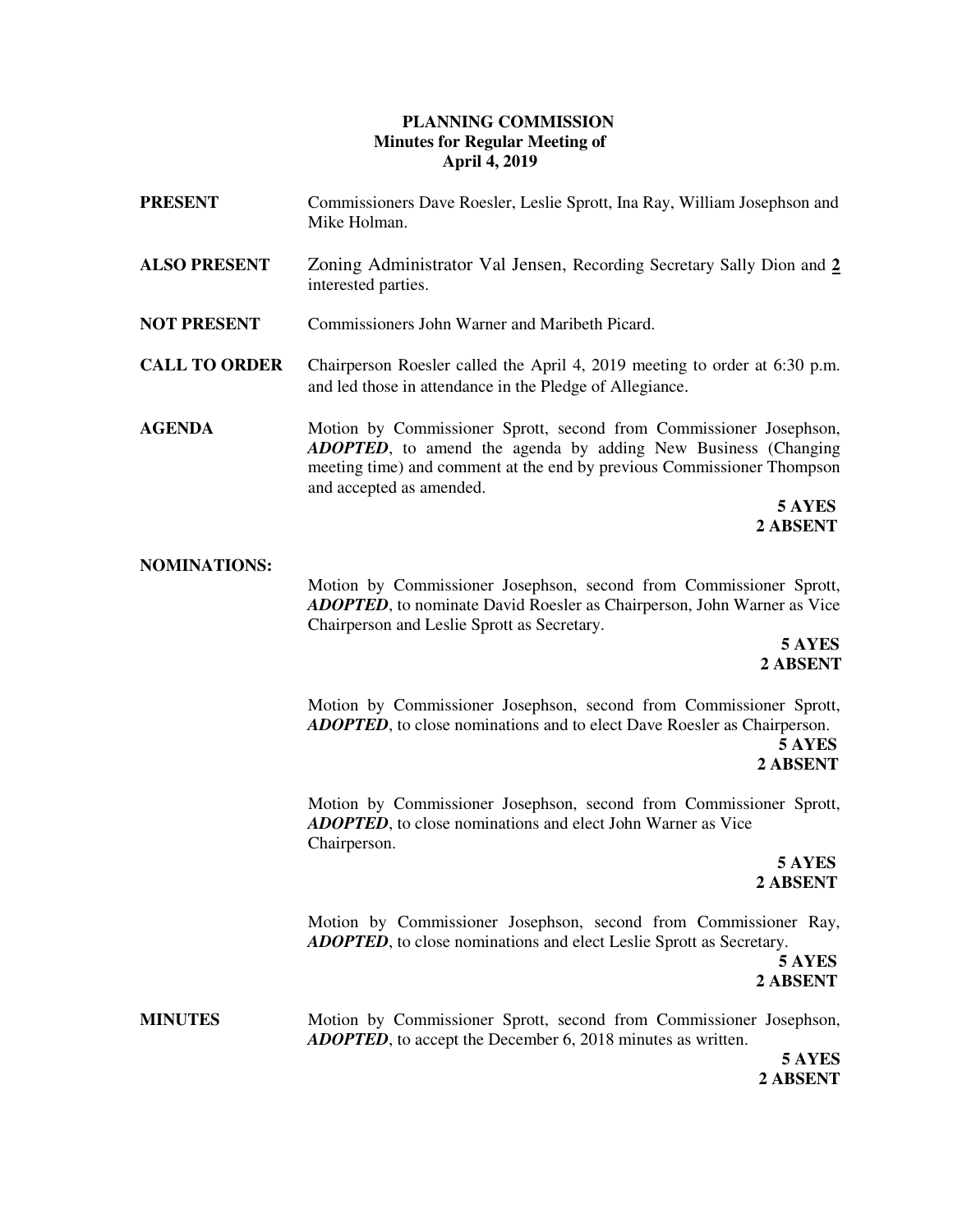# **PUBLIC COMMENT**

None

# **OLD BUSINESS**

# • **Ordinance Review**

 Consensus after review was to send the following Articles/Sections to Attorney Even for review and comment.

Article II, DEFINITIONS, Section 2.02 Accessory Building – **Amend** Article II, DEFINITIONS, Section 2.05 Day Care – **Amend** Article II, DEFINITIONS, Section 2.19 State Licensed Residential Facility – **Strike** Article III, GENERAL PROVISIONS, Section 3.31 Average Setback Lines, (D.) Rear (Shoreline) – **Amend**  Article IV, RR, RURAL RESIDENTIAL DISTRICT, Section 4.02 Uses Permitted by Right (C.) (D.), Section 4.03 Uses Permitted by Special Land Use (B.) (L.) – **Amend** Article V, LDR, LOW DENSITY RESIDENTIAL, Section 5.02 Uses Permitted by Right (B.) (C.), Section 5.03 Uses Permitted by Special Land Use (A.) (B.) – **Amend** Article VI, MDR, MEDIUM DENSITY RESIDENTIAL, Section 6.02 Uses Permitted by Right (B.) (C.), Section 6.03 Uses Permitted by Special Land Use (A.) (B.) – **Amend** Article VIa, LAKE MICHIGAN SHORELINE DISTRICT, Section 6.02a Uses Permitted by Right (B.) (C.), Section 6.03a Uses Permitted by Special Land Use (C.) (D.) – **Amend** Article VII, MEDIUM HIGH-DENSITY RESIDENTIAL DISTRICT, Section 7.02 Uses Permitted by Right (B.) (C.), Section 7.03 Uses Permitted by Right (D.) (E.) – **Amend** Article VIII, HIGH DENSITY RESIDENTIAL DISTRICT, Section 8.02 Uses Permitted by Right (C.) (D.), Section 8.03 Uses Permitted by Special Land Use (A.) (C.) – **Amend** Article VIIIa, INLAND LAKES DISTRICT, Section 8.03a Uses Permitted by Right (A.) (B.), Section 8.04a Uses Permitted by Special Land Use (A.) (B.) – **Amend** Article VIIIb, NORTH DUCK LAKE OVERLAY DISTRICT, Section 8.03b Uses Permitted by Right (B.) (C.), Section 8.04b Uses Permitted by Special Land Use (C.) (D.) – **Amend** Article IXa, OPEN SPACE PLANNED UNIT DEVELOPMENT (OS-PUD), Section 9.06a Permitted Uses (D. 2.), Section 9.07a Uses Permitted by Special Land Use (D.) – **Amend** Article IX MHP, MANUFACTURED HOME PARK DISTRICT, Section 9.02 Permitted Uses (E.), Section 9.03 Uses Permitted by Special Land Use (D.) – **Amend** Article XIV, SPECIAL LAND USES, Section 14.04 Special Land Use Specific Requirements, (M. 1., 3., 4., 12.) Group and commercial day care homes and facilities – **Amend**

# • **Fence Sub-committee Update**

 Chairperson Roesler, Commissioner Josephson and Zoning Administrator Jensen met and discussed the Fence ordinance. Zoning Administrator Jensen provided some proposed language for discussion. During discussion Zoning Administrator Jensen voiced several concerns about the existing fence ordinance. He believes it is next to impossible to regulate trees, shrubs and vegetation so that should be removed from the ordinance. Attorney Even believes we should regulate. Chairperson Roesler thinks the Planning Commission should discuss further and decide. Zoning Administrator Jensen believes separating Lake Front and Non-Lake Front parcels would make it easier to enforce. He also advised if a fence is over 7' it requires a building permit. As of now on Lakefront Lots the fence ordinance states "Such fences must be a minimum 50% open space through which light can penetrate, for example: cyclone fence, lattice, picket or split-rail". Some people want privacy and some already have it, how can we not allow others? What happens if someone creates a berm and then puts a fence